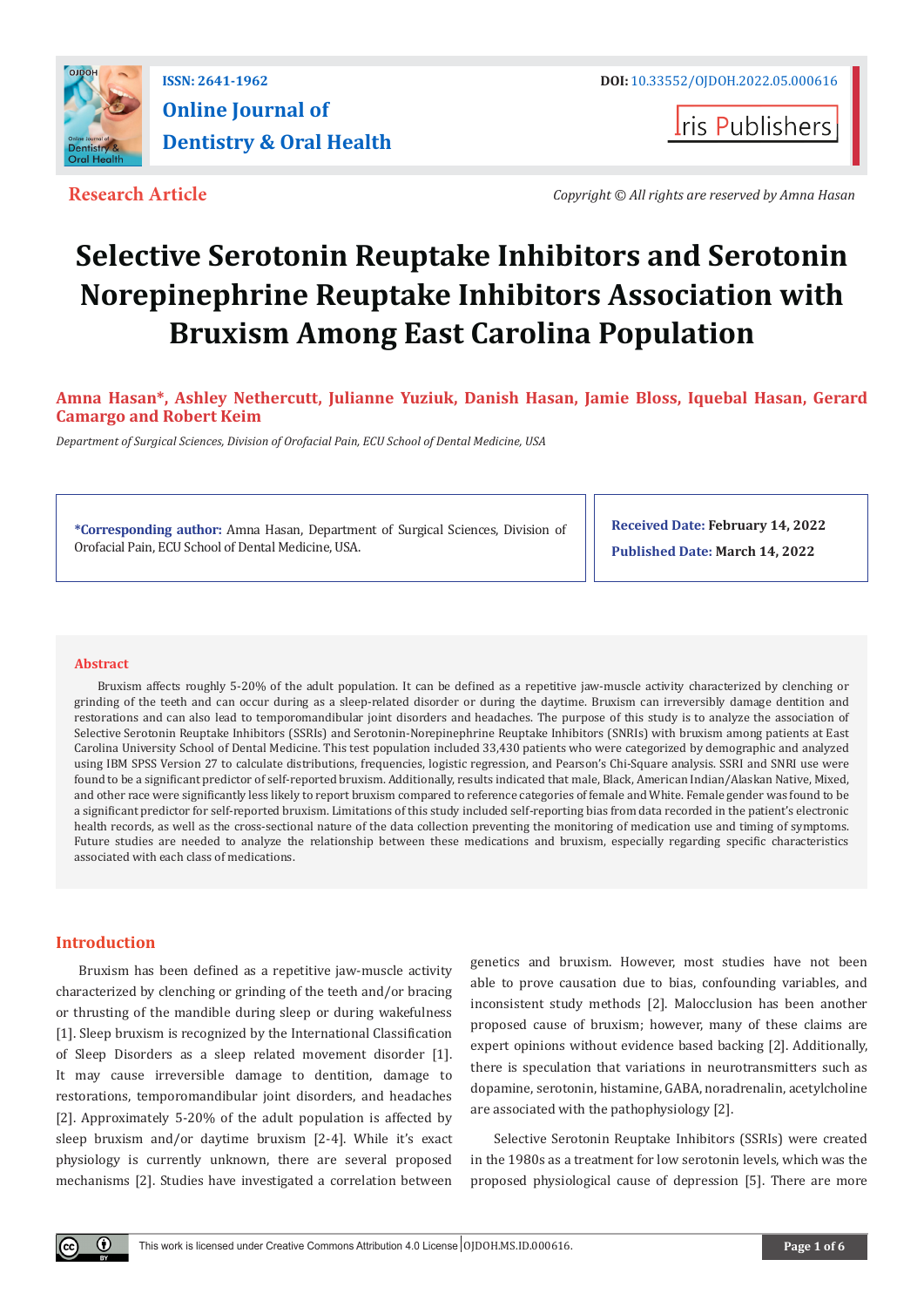than 14 varieties of serotonin receptors throughout the body [5]. The three main types of serotonin receptors are 5HT1A, 5HT2A/C, and 5HT3 [5]. The 5HT1A and 5HT2 receptors are thought to modulate mood, anxiety, and temperature [5]. In addition, the 5HT2 receptors are thought to modulate sexual function, sleep, compulsions, eating behaviors, panic attacks, hallucinations, and psychosis [5]. The 5HT3 receptors are believed to play a part in the regulation nausea, vomiting, appetite and gastrointestinal motility [5]. Presynaptic serotonin transporters have multiple binding sites for sodium, serotonin and SSRIs [5]. When the SSRI binds to the transporters, it creates negative allosteric modulation, decreasing the reuptake of serotonin from within the synapse back into the presynaptic neurons [5]. The increased levels of serotonin within the synapse increases binding to the serotonin receptors [5]. Over time, increased levels of serotonin due to SSRI function can lead to the desensitization of two of the three major serotonin receptor families, 5HT1A and 5HT2A [5].

Serotonin-Norepinephrine Reuptake Inhibitors (SNRIs) are prescribed for many different conditions. While their primary use is to manage anxiety and depression, they can also be prescribed for various neurological, muscle, and skeletal pains as well as posttraumatic stress disorder, obsessive compulsive disorder, and dysmorphic disorders [6-8]. SNRIs block presynaptic serotonin and norepinephrine transporters from reuptake increasing the presence of the serotonin and norepinephrine between the synapses for stimulation of postsynaptic receptors [6]. SNRIs effect on serotonin receptors 5HT1A, 5HT2A/C, and 5HT3 is similar to SSRIs while the SNRI has the added effect on the norepinephrine alpha-2 adrenergic receptors [9].

SSRIs are the number one prescribed medication due to their ability to treat depression, obsessive compulsive disorders, eating disorders, anxiety disorders, and post traumatic stress disorder [5]. Systematic review of case reports supports an association between SSRI use and bruxism, although the current mechanism is unknown [3]. Bruxism, as a side effect of SSRI use, typically begins to appear three to four weeks after initiation of treatment, indicating adaptation of receptors as a possible cause [3]. One proposed mechanism of SSRI induced bruxism is that the increased levels of serotonin result in an increased level of dopamine release from the mesocortical tract [10-12]. This dopamine increase can increase the amount of disinhibition of movement in muscles throughout the

body, including muscles of mastication [10-12]. Buspirone, a 5HT1A partial agonist, has been used successfully as a treatment for SSRI induced bruxism, further suggesting desensitization of the receptor as a cause [3]. Buspirone is known to increase dopaminergic neuron firing and the release of dopamine, which supports the idea that SSRIs cause bruxism by decreasing the effects of dopamine on the mesocortical tract [4].

SNRIs affect serotonin reuptake similar to SSRIs with the additional inhibition of norepinephrine reuptake. While the specific mechanism of action for SNRI induced bruxism is unknown, it is thought that, like SSRIs, increased levels of serotonin result in increased dopamine release from the mesocortical tract [12]. The effect of norepinephrine reuptake on bruxism is unknown [12]. While there are several different SNRIs, Venlafaxine shows the largest number of associated bruxism reports [12-14]. Venlafaxine is known to be thirty times more selective for serotonin reuptake inhibition than other SNRIs, supporting the proposed mechanism of action of increased serotonin levels leading to increased dopamine, thus resulting in increased muscle disinhibition [12, 15].

Since SSRIs and SNRIs are commonly prescribed medication for depression and the effects of bruxism are damaging, it is important to continue to search for an association between SSRI/SNRI use and bruxism. The aim of this study is to evaluate the correlation between SSRI/SNRI use and self-reported parafunctional habits to aid in clinical decision making.

#### **Materials and Methods**

This study was certified exempt by the East Carolina University and Medical Center Institutional Review Board (20-001528). Participants include all East Carolina University School of Dental Medicine patients 18 years or older at the Ross Hall clinic and Community Service Learning Clinics. Inclusion criteria includes patients seen between April 12, 2013 and January 1, 2021, patients ≥18 years of age. Exclusion criteria include patients below the age of 18 and patients whose electronic health record did not have an answer for the questions on parafunctional habits (Figure 1). Data was retrieved de-identified from electronic health record (EHR) on the dental school's software axiUm v7.04.08. Electronic health record data is added to a patient's axiUm charts by dental students, assistants, residents, and faculty. A faculty dentist then approves and certifies the recorded data.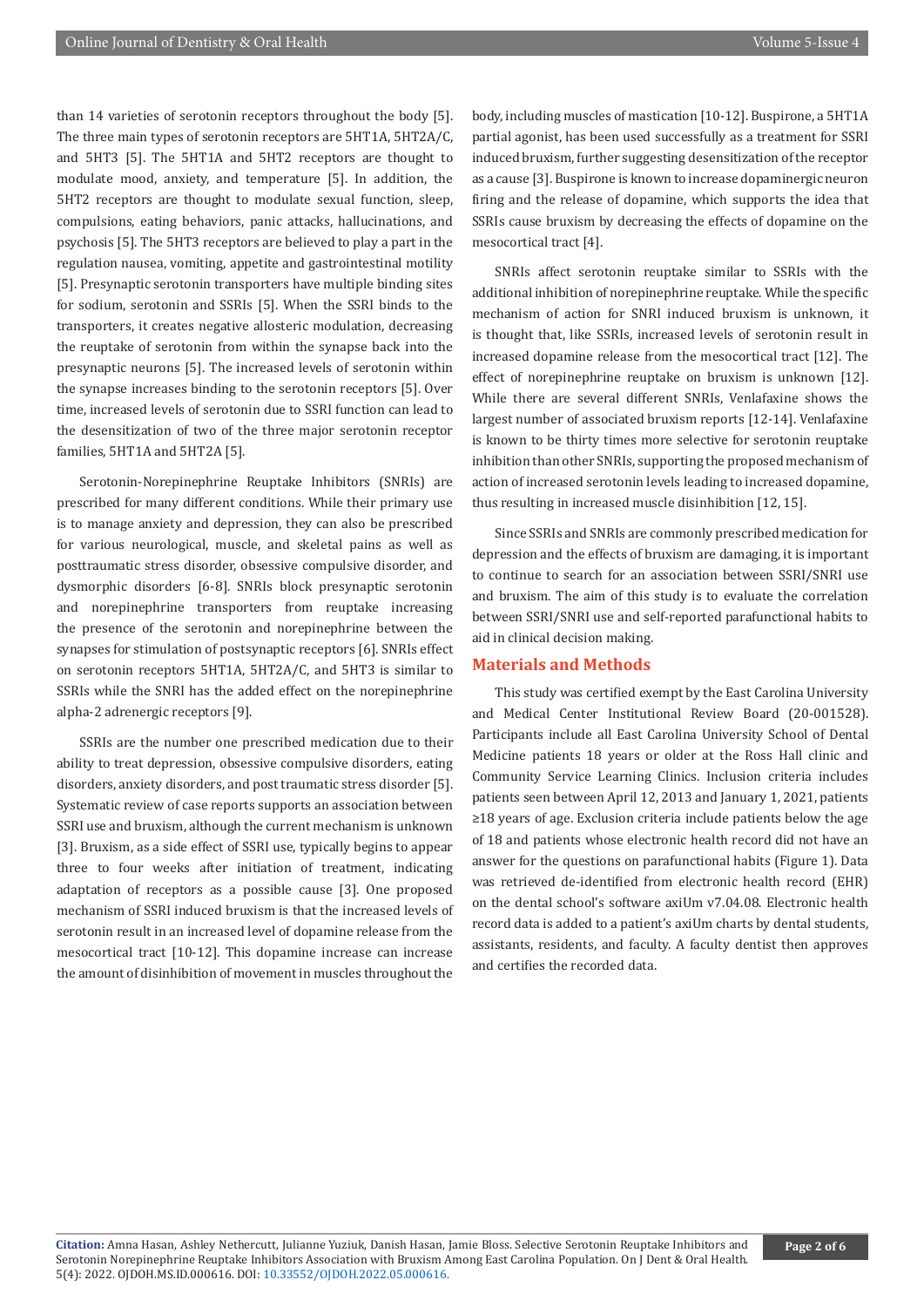

SSRI use was defined as a patient taking one or more of the following medications: Fluoxetine (Prozac, Selfemra, Rapiflux, Sarafem), Paroxetine (Brisdelle, Paxil, Paxil CR, Pexeva), Sertraline (Zoloft), Fluvoxamine (Luvox, Luvox CR), Citalopram (Celexa), Escitalopram (Lexapro), Vilazodone (Viibryd). SRNI use was defined as the patient taking one or more of the following medications: atomoxetine (Strattera), desvenlafaxine (Pristiq, Khedezla), duloxetine (Cymbalta, Irenka), levomilnacipran (Fetzima), milnacipran (Savella), venlafaxine (Effexor XR). Bruxism was defined as a self-reported yes answer to the question "habits: (tongue, finger, thumb, pacifier, bruxism, clenching)" in addition to a typed response including: bruxism, clenching, grinding, brux, clench, grind.

#### **Results**

Demographics of the 33,430 test population included 41.2% male patients (13,767), 58.8% female patients (19,655), and 8 patients chose not to report (Figure 2). Self-reported demographics included 61.6% white (20,496), 20.5% black or African American (6,844), 5.1% other (1,695), 2.6% American Indian/Alaskan Native (1,190), 0.8% Asian (259), 0.5% Mixed (170), 0.2% Native Hawaiian/Pacific Island (54) and 8.1% not reported or refused reported (2,722) (Figure 3). Participants were categorized by age into the following groups: 18-35, 36-50, 51-65, and >65 years of age (Figure 4).

| Number of Patients<br>Gender<br>Percent<br>Male<br>41.2%<br>13,767<br>58.8%<br>Female<br>19,655<br>Figure 2: Gender Demographics |  |  |
|----------------------------------------------------------------------------------------------------------------------------------|--|--|
|                                                                                                                                  |  |  |
|                                                                                                                                  |  |  |
|                                                                                                                                  |  |  |
|                                                                                                                                  |  |  |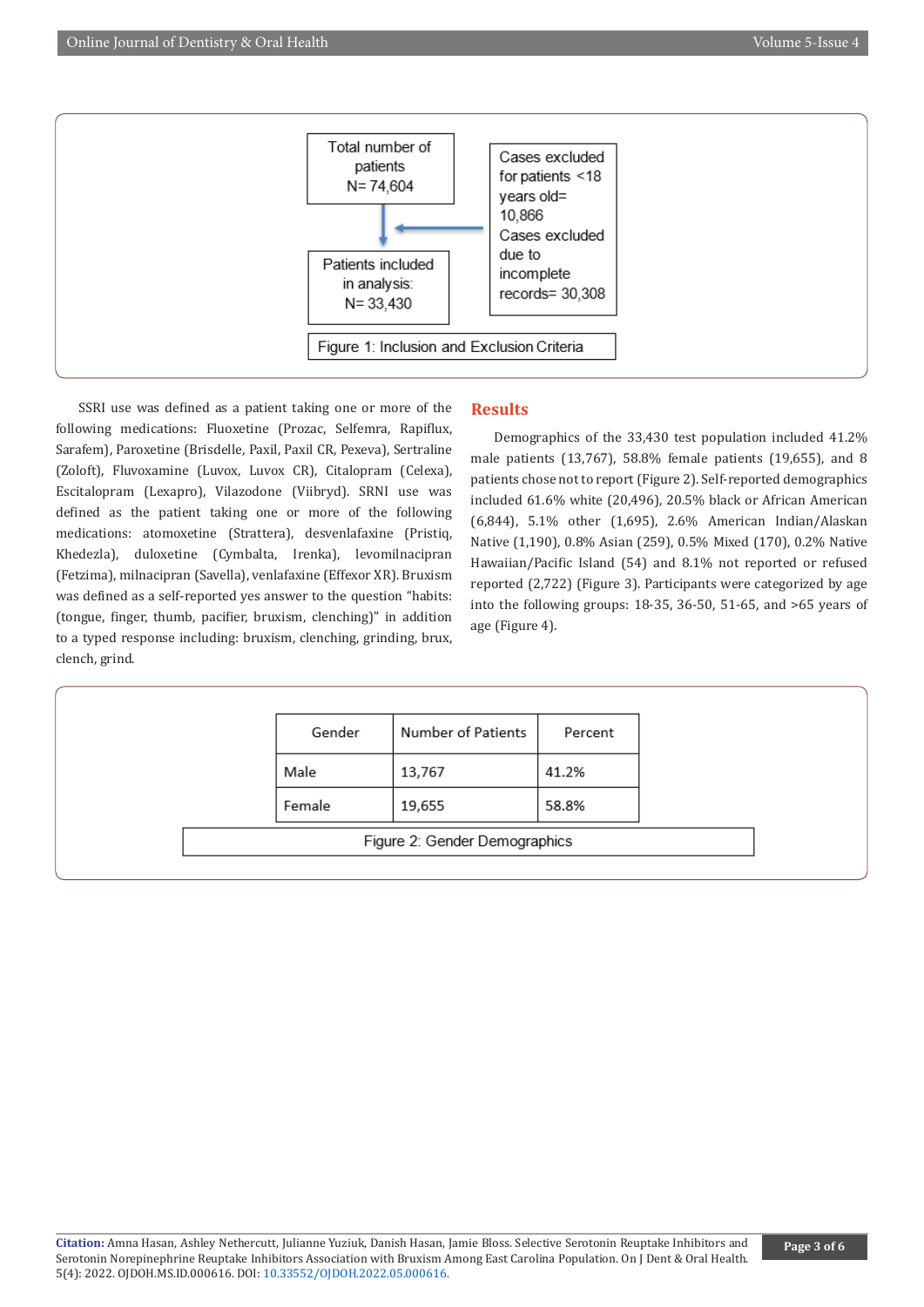### **Page 4 of 6**

Figure 4: Total number of patients per age group The data was analyzed using IBM SPSS Version 27 for calculating distributions, frequencies, logistic regression and Pearson's Chi-

18-35

5000  $\sqrt{a}$ 

Square analysis (Table 1). Potential associations between independent variables: SSRI, SNRI, sex, and race and the dependent variable: self-reported bruxism were explored using a logistic regression analysis. Results of the logistic regression analysis found SSRI use and SNRI use to

be a significant predictor of self-reported bruxism (Table 2). Those taking SSRIs were 1.4x more likely to self-report bruxism than those who were not taking SSRIs (95% CI 1.33-1.563). Patients taking SNRIs were 1.7x more likely to self-report bruxism than those who were not taking SNRIs (95% CI 1.513-1.989). Results found male, Black, American Indian/Alaskan Native, Mixed, and other to be significantly less likely to report bruxism compared to the reference categories of female and white (Table 2).



|                | SSRI<br>SNRI    |                |              | <b>Bruxism</b> |               |
|----------------|-----------------|----------------|--------------|----------------|---------------|
| No             | Yes             | No             | Yes          | No             | Yes           |
| 27,271 (81.6%) | $6,159(18.4\%)$ | 32,009 (95.7%) | 1,421 (4.3%) | 29,329 (87.7%) | 4,101 (12.3%) |

**Table 2:** Logistic regression analysis results for SSRI and SNRI and self-reported bruxism among adult dental school patients. Reference categories were selected as the category with the majority of responses: SSRI-No, SNRI-No.

|          |       | Wald   | uп | <b>Sig</b> | <b>OR</b> | 95% C.I     |
|----------|-------|--------|----|------------|-----------|-------------|
| SSRI(1)  | 0.22  | 27.525 |    | < 0.001    | 1.246     | 1.148-1.353 |
| SNRI (1) | 0.437 | 38.825 |    | < 0.001    | 1.549     | 1.350-1.777 |



 $36 - 50$ 

 $51 - 65$ 

Patient's Age

 $>65$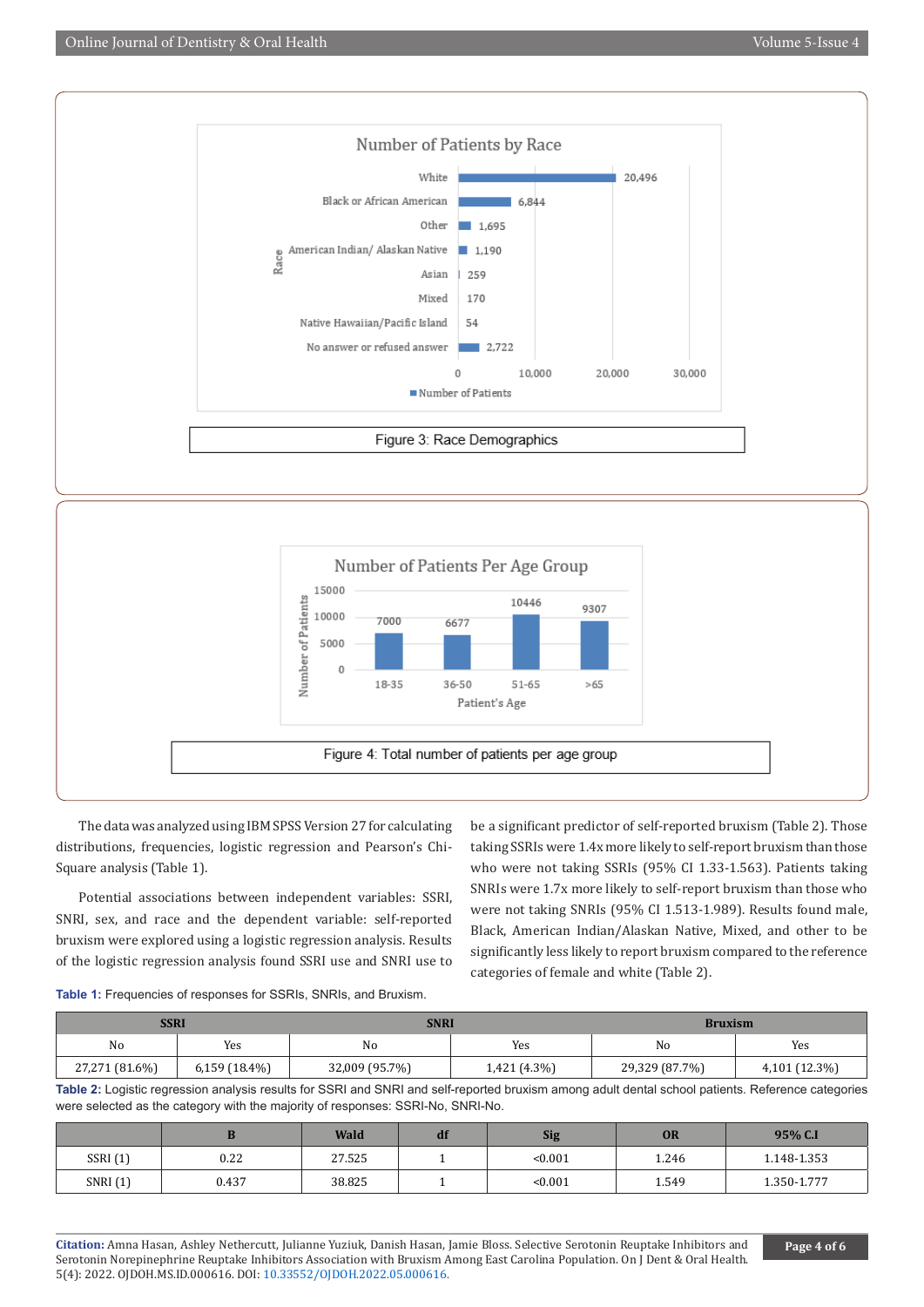Results found female gender was a significant predictor for selfreported bruxism (Table 3). Female were 1.5x more likely to selfreport bruxism than males (95% CI 1.377-1.589) (Table 3).

Results found Black, American Indian/Alaskan Native, Asian, and other to be significantly less likely to report bruxism compared to the reference category White 9 (Table 4). Results found Mixed race as a significant predictor of bruxism compared to the reference category of White (Table 4). Results were not significant as protective or predictive for Native Hawaiian/Pacific Islander (Table 4). Black patients were 0.5x less likely to report bruxism than white patients (95% CI 0.428-0.520). American Indian and Alaskan Native patients were 0.5x less likely to report bruxism than white patients (95% CI 0.361-0.560). Asian patients were 0.6x as likely to report bruxism than white patients (95% CI 0.410-0.941). Mixed race patients were 1.8x more likely to report bruxism than white patients (1.283-2.609). Patient who selected other for their race were 0.5x less likely to report bruxism than white patients (95% CI 0.420-0.603) (Table 4).

**Table 3:** Logistic regression analysis results for sex and self-reported bruxism among adult dental school patients. Reference category was selected as: Sex-Female.

|        |          | Wald    | $\overline{16}$<br>df | Sig     | OR    | 95% C.I     |
|--------|----------|---------|-----------------------|---------|-------|-------------|
| Sex(1) | $-0.422$ | 153.364 |                       | < 0.001 | 0.655 | 0.613-0.701 |

**Table 4:** Logistic regression analysis results for race and self-reported bruxism among adult dental school patients. Reference category was selected as the category with the majority of responses: Race-White. Race (1)-Black, Race (2)-American Indian/Alaskan Native, Race (3)-Asian, Race (4)-Mixed, Race (5)-Native Hawaiian/Pacific Island, Race (6)-Other.

|            | B        | Wald    | df | <b>Sig</b> | <b>OR</b> | 95% C.I     |
|------------|----------|---------|----|------------|-----------|-------------|
| Race       |          | 325.616 |    | < 0.001    |           |             |
| Race $(1)$ | $-0.751$ | 232.72  |    | < 0.001    | 0.472     | 0.428-0.520 |
| Race $(2)$ | $-0.799$ | 50.734  |    | < 0.001    | 0.45      | 0.361-0.560 |
| Race $(3)$ | $-0.476$ | 5.046   |    | 0.025      | 0.621     | 0.410-0.941 |
| Race $(4)$ | 0.604    | 11.123  |    | < 0.001    | 1.829     | 1.283-2.609 |
| Race $(5)$ | $-0.572$ | 1.471   |    | 0.225      | 0.565     | 0.224-1.422 |
| Race $(6)$ | $-0.687$ | 55.109  |    | < 0.001    | 0.503     | 0.420-0.603 |

Further post hoc bivariate testing was completed to search for associations between each variable. Chi-square analysis results found a significant association between self-reported bruxism and SSRI use (chi-square= 148.007, p< 0.001). Additionally, results found a significant association between self-reported bruxism and SNRI use (chi-square= 156.423, p< 0.001). There is a significant association between self-reported bruxism and sex (chi-square=179.572, p<0.001). There is a significant association between self-reported bruxism and race (chi-square=561.836, p<0.001).

#### **Discussion and Conclusion**

Results showed a significant association between SSRI use and self-reported bruxism as well as SNRI use and self-reported bruxism among dental school patients in North Carolina. These results should facilitate further discussion between dental clinical providers and primary care physicians to minimize the detrimental side effects of medications. While these results were significant, there were also significant associations found among sex and race data. These results show that the relationship between SSRI/SNRI and bruxism likely has many confounding variables which should be further evaluated to facilitate interdisciplinary discussions.

While these results found a significant association between SSRI/SNRI use and self-reported bruxism, there are limitations to this study. One limitation is results were based on self-reported symptoms of bruxism by patients allowing for reporting bias in patients reporting falsely one way or another. Results were recorded in the patient's electronic health record by dental students, faculty, and staff. It was an attempt to limit reporting bias by excluding records where the question of parafunctional habits was not recorded. Another limitation of the study is that data was collected at a cross-sectional point in time. Results do not allow for monitoring when patients started these medications and when their bruxism began.

Further research is needed to explore relationships between specific medications within each class and bruxism. Additionally, longitudinal research could be conducted to analyze bruxism as it relates to when the medication was prescribed, the dosage of medication, and length of time the medication was being used. Further research could also be completed to explore potential relationships between these medications and clinical signs of bruxism. Until further research is completed, no changes should be made in the way these medications are being prescribed; however, these results should be a cause for further interdisciplinary conversation.

#### **Acknowledgment**

None.